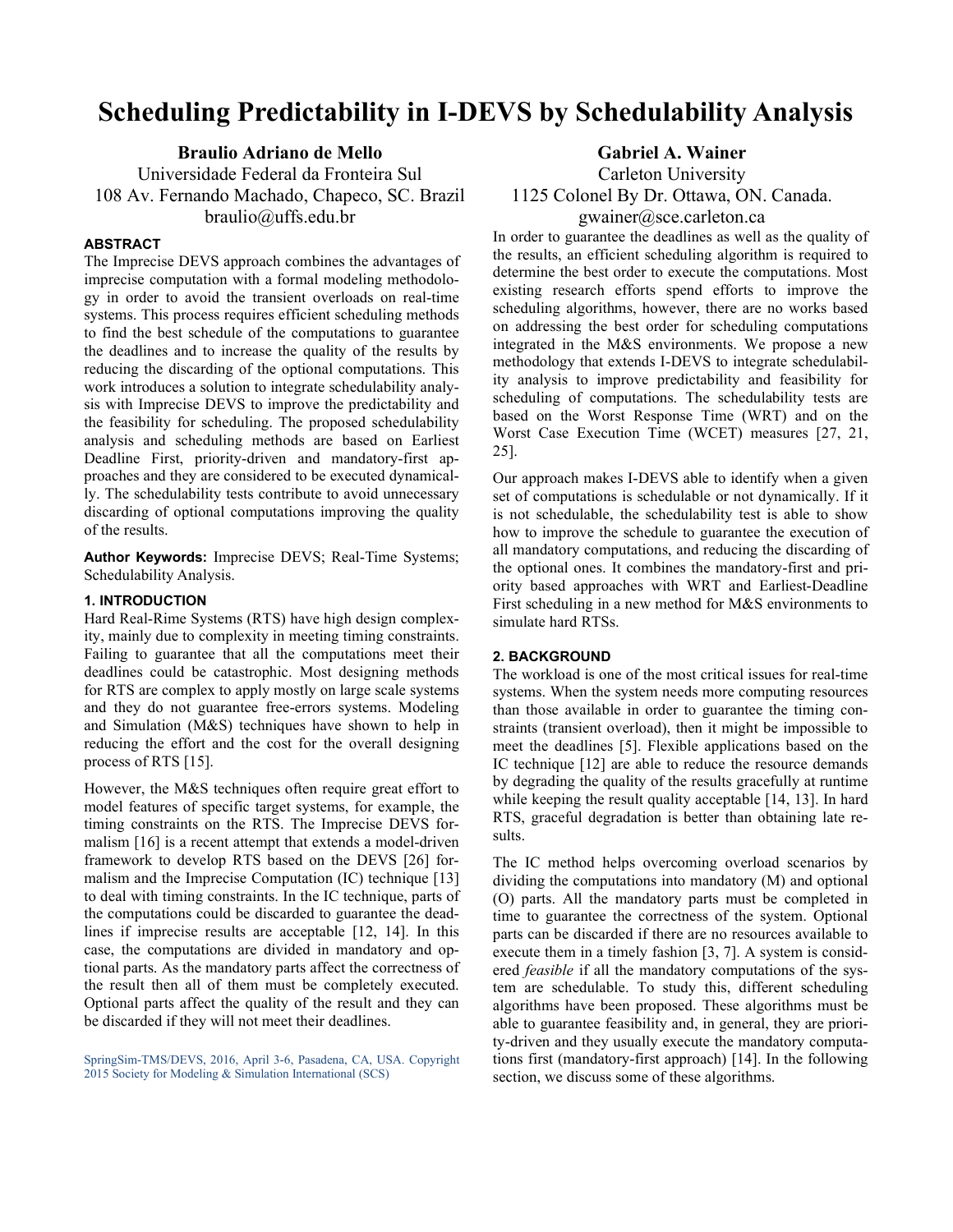#### 2.1. Scheduling Algorithms

The most popular priority-driven algorithms for RTS are the Rate Monotonic (RM), Deadline Monotonic (DM) [1] and Earliest Deadline First (EDF) [5]. RM and DM work dynamically with static priority. EDF works dynamically, and it could works with static or dynamic priority and it is considered optimal on single processor systems (when the CPU is not overloaded). RM uses a periodic scheduler and it assigns high priorities to the computation with the biggest rates (smallest periods). DM assigns high priorities to the computations with the nearest deadline, which must be equal to or less than the period [19]. EDF assigns priorities dynamically and the computations with the earliest deadlines have the highest priorities. EDF allows more efficient exploitation of computational resources and better responsiveness of non-periodic activities.

The IC technique [13] also has been applied for scheduling algorithms that try to improve performance under transient overloads. Scheduling policies with IC provide better results in comparison with their original versions [25]. In [7, 3, 19], the performance of EDF, RMS, Most Execution Time First (MEF) and Least Execution Time First (LEF) were compared. The results showed that EDF had the best performance. Simulation environments as MAST [8], AgaPé-TR [24] and Times [2], have been used to study scheduling algorithms based on the simulation of RTSs scheduling. These environments allow schedulability testing, introducing a complex analytical problem discussed in the following section.

#### 2.2. Schedulability Analysis of Real-Time Systems

Schedulability analysis of RTSs [10, 27] is useful to predict whether a set of computations will meet their deadline. The success depends on whether all the computations can be guaranteed to complete before their deadlines. If this can be guaranteed, the set of computations is said schedulable. Schedulability analysis methods [20] have been classified according to the approach used, if the schedulability tests are executed, if they are done statically or dynamically, and if they are used to plan the schedule. Based on this, the algorithms can be considered static or dynamic. The first type performs the tests statically, and the resulting schedule is used at runtime. The second type checks the schedulability dynamically, which has a higher computational cost.

Baker [4] presents schedulability analysis approaches over EDF, addressing monotonic schedulability of RTSs. Sun and Lipari [23] presents a schedulability test for sporadic RT tasks using Global Fixed Priority on a multiprocessor system. The probabilistic guarantee [11] improves the results of scheduling of *soft* RT applications where the arrival times of processes and the processing times are random. However, as it does not guarantee that all the computations meet their deadlines, it is not acceptable for schedulability in hard RTS. Kuo [10] presents an online test for the periodic and multiframe process in uniprocessor environments for online admission control of newly arrived computations. Schedulability analysis for fixed priority scheduling based on WRT are exact, dynamic schemes seem to be more effective [27].

It is important to consider both IC and schedulability analysis on the design phases of RT systems. However, as of today, no M&S environment combines these. In order to contribute in this field, we proposed the Imprecise DEVS framework, which integrates IC with DEVS and opened new perspectives towards the improvement of predictability and feasibility of scheduling in M&S environments [16]. We extended Imprecise DEVS in order to integrate schedulability analysis, as the integration of schedulability analysis on the early phases of the design can improve the scheduling algorithms efficiency affecting the quality of the results.

#### 2.3. Imprecise DEVS

Imprecise DEVS (I-DEVS) [15, 16, 17] integrates IC with DEVS in order to model RT systems. The main objective is to provide an imprecise framework for applications where the job arrival times are not known a-priori. The approach balances the computation when the system is busy while keeping the runtime overhead as low as possible. This load balance is based on the computations priorities.

I-DEVS added  $d$  to the atomic model and  $c$  to the definition of states as following:

d:  $S \to R^1_{0,\infty}$  is the **relative** deadline of each state for output production

S: {(s,c) | s  $\in Z^1_0$  and c  $\in$  (mandatory, optional)}

The coupled model is defined as DEVS where: CM= $\langle X, Y, D, \{Mi \mid i \in D\}$ , EIC, EOC, IC $>$ and  $D$  is a set of components and for each  $i$  in  $D$ and  $M_i = \{X_i, Y_i, S_i, \delta_{exti}, \delta_{inti}, \delta_{conti}, \lambda_i, ta_i, d_i\}$  is the I-DEVS basic structure.

Despite the I-DEVS definitions of  $d$  and  $c$  are enough to manage the mandatory and optional computations, the schedulability analysis approach requires a known set of computations at a given state time. For each computation, it is essential to know the execution time, the release time, the deadline and if the computation is mandatory or optional. We extended the formal definition of I-DEVS to allow the execution of the schedulability tests, presented following.

# 3. EXTENDING I-DEVS

In I-DEVS, whenever there is more than one internal event (computation) to be serviced, the mandatory ones have priority over the optional events. If an optional internal event is to be serviced later than its release time, its output will be discarded. This strategy cannot be used to apply schedulability tests because it is done by the DEVS Simulator. Instead, schedulability tests should be done by the Coordinators, as the optional computations that will not meet their deadline must be discarded earlier (before sending them to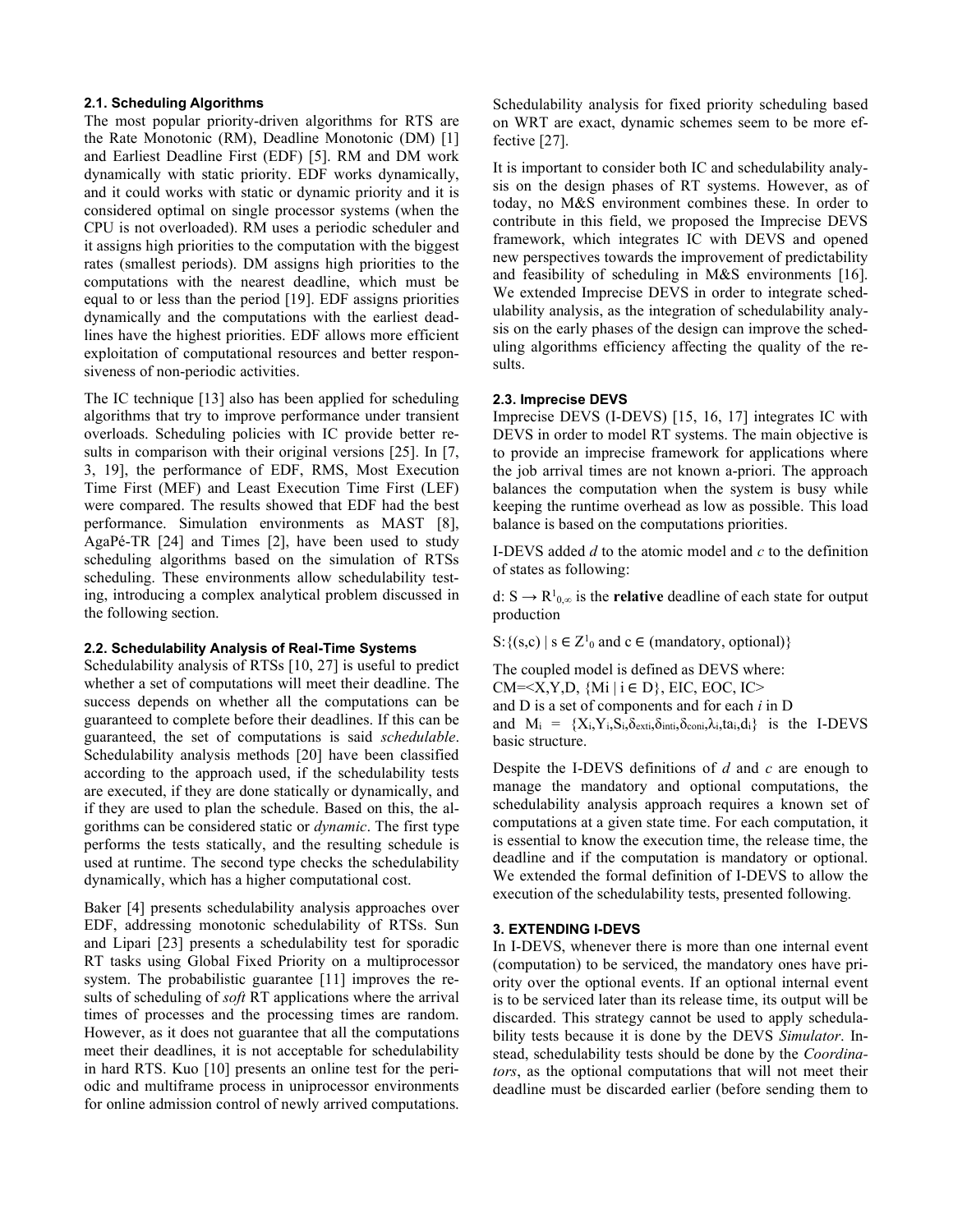the Simulator). We will discuss the definition of set of computations managed Coordinators.

Coupled models connect basic models hierarchically, and they are defined as in Section 2.3. We will define the set of computations which is based on the definition of set of components where:

for each  $D$ ,  $M_i$  is a component defined by  $M_i$  =  ${X_i, Y_i, S_i, \delta_{exti}, \delta_{inti}, \delta_{coni}, \lambda_i, ta_i, d_i}$ 

Then,  $K=(C_1, C_2, ..., C_n)$  is the set of computations of components D.

In the following, we say a *computation* is an internal event with finite worst case execution time  $(w<sub>i</sub>)$  and it can be said to be a *mandatory* or *optional* computation  $(c_i)$ . Each computation has a *release time*  $(r_i)$  defined by the beginning of the computation time, which, according to I-DEVS, it is equal to the arrival of an input to the coupled model or an input on the input port of the atomic model. The execution time of each computation is limited by its relative deadline  $d(s_i)$ . The set of components D can have multiple sets of computations of atomic models  $M_i$  defined by the set  $K_i$ .

Then  $C_i=(r_i, c_i, w_i, d(s_i))$  denotes a computation of the atomic model i, where:

 $r_i$  is the release time,

 $c_i \in (mandatory, optional),$ 

 $w_i$  is the worst case execution time,

 $d(s_i)$  is the relative deadline of the state  $s_i$  based on I-DEVS.

Each computation  $C_i$  is subject to timing constraints given by the *release time*  $(r_i)$ , its worst case execution time  $w_i$ , and its maximum ending time defined by  $d(s_i)$ .

If there is a set of C  $\in$  K and  $\{(s, e, d(s)) \mid s \in S, 0 \le e \le$  $ta(s)$  and  $d(s) \ge ta(s)$ , then for each  $i \in M$ ,  $C_i$  is **schedulable** if  $C(w_i) + w(hp(C_i) \in K) + e_i \leq d(s_i)$ .

where:

 $e_i$  is the elapsed time of  $C_i$  since its release time  $r_i$ 

 $C(w_i)$  is the worst case execution time of computation  $C_i$ 

 $w(hp(C_i) \in K)$  is the sum of all  $C(w_i) \in K$  with higher priority (hp) than  $C_i$  where (hp( $C_i$ )  $\in K$ ) is the set of all  $C \in K$ with the priority greater than the priority of  $C_i$ 

 $d(s_i)$  is the relative deadline from the last state transition before  $s_i$ .

As a computation  $C_i$  is schedulable only if  $C(w_i) + w(hp(C_i))$  $\in K$ ) +  $e_i \leq d(s_i)$ , then the set K of computations is said schedulable only if all  $C_i \in K$  are schedulable on a single CPU at a given current state (instant of time).

The set K must include all  $C_i$  of the model at a given time to execute the schedulability analysis. However, as each Coordinator manages only the computations of its own Simulators, we need to flatten the hierarchical structure to have the set of computations of all Coordinators in the set  $K$ . The Flattened Coordinator [9, 22] strategy transforms a hierarchical structure of the coupled model to a flattened structure with depth one by eliminating intermediary Coordinators. The transformation must preserve the original port linkage relationship among atomic models.

### 4. SYSTEM MODEL

The internal events of I-DEVS models are mapped into computations  $(C_1, C_2, ..., C_n)$  to represent the hard RTS on a single CPU and they must meet their deadlines defined by  $d(s)$ . The computations are considered sporadic, and they have irregular arrivals. Their minimum interarrival time is denoted as  $T_i$ . If a computation  $C_i$  has its arrival time set based on a given elapsed time  $e_i$  from the last transition, the next arrival of  $C_i$  must occur on or after  $e_i+T_i$ .

As each computation  $C_i$  is performed on a given state s where  $s \in S$ , and  $S = \{s,c\}$ , and  $c \in (m \text{andatory}, \text{optional}),$ then each computation can be mandatory or optional according to its current state s. All computations must be completed before their deadlines  $d(s)$  to each state s.

The release time of each computation is equal to its arrival time. The arrivals are defined by content  $(Q, Y)$  or synchronization  $(@, *$ , *done*) messages according to the DEVS simulator. Before the atomic model executes an optional computation, it must have its schedulability analyzed at a level higher than the atomic model level to verify if the computation will meet its deadline. The WRT of the computation is given by  $C(w_i) + w(hp(C_i) \in K) + e_i$ . If the schedulability test shows that the computation will meet its deadline, then it will be sent to the Simulator. Otherwise, it will be discarded.

When there are multiply arrivals of computations to one or more atomic models simultaneously, all the computations of the set  $K=(C_1, C_2, ..., C_n)$  must be verified. Computations that not meet their deadline are discarded. To do so, the Coordinator does not trigger the computation on the Simulator level by discarding the messages  $q$ ,  $*$  or  $\omega$ . The results of the schedulability tests are assumed to be feasible. It means that all optional computations sent to the atomic model will meet the deadlines. Mandatory computations are always sent to the atomic models.

The scheduling is performed at the same level. As the current schedulability tests solution is not be able to deal with preemptive scheduler, we assumed that the scheduler is non-preemptable. After each new schedulability test, the set of computations with a new configuration of earliest deadlines is known, and the priorities are assigned dynamically. The scheduler follows the priority-driven based EDF algorithm.

The results are considered *precise* when all optional computations are executed. The maximum accepted (graceful) degradation of the results happen when all optional computations are discarded. The system is considered to fail when one or more mandatory computations do not meet their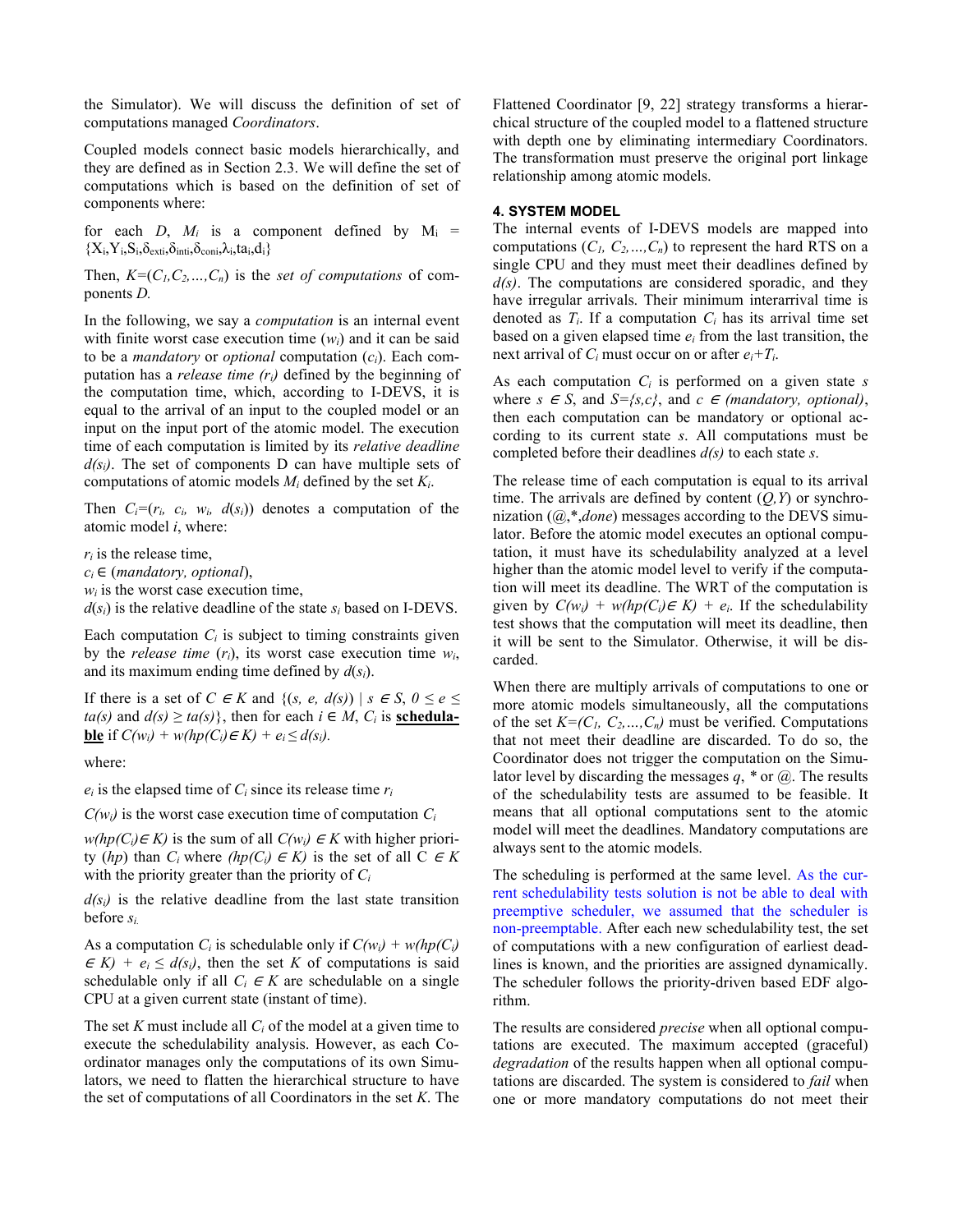deadline. Mandatory computations have higher priority over the optional ones, and we assume non-hierarchical Simulation structures (the flat Coordinator communicates directly with all Simulators). In order to perform the schedulability analysis on the Coordinator level as discussed in this section, the Coordinator algorithms were adapted. The next section presents these changes.

# 5. COORDINATOR ALGORITHMS

According to the DEVS simulation algorithms [6], the messages received by the Coordinator from top to a child  $i$  are sent to the child  $i$ , and then the identification of the child  $i$  is cached into a synchronization set (SyncSet). After, the Coordinator sends the '\*' message to all the children in SyncSet, and waits until all (done,  $t_N$ )'s are received.

We proposed to change the order of these steps to make the Coordinator able to perform the schedulability tests over the SyncSet before sending the messages to the children. The messages received by the Coordinator (and their child destination) are cached into SyncSet. The state transition (or internal event) that each message represents is mapped to a computation based on  $C_i=(r_i, c_i, w_i, d(s_i))$ . Then, the schedulability tests are performed over the mapped computations in the SyncSet that are ready to be sent to the children at current time *t*. Based on the schedulability test result, the non-schedulable computations are discarded, and the scheduler works with the schedulable subset of computations to send them to the children.

Figure 1 illustrates the Coordinator algorithm when it receives a '\*' message. If the Coordinator receives an internal message \* from the parent Coordinator and there are inputs  $q \in Bag$ , instead of sending them immediately to the child (as in other DEVS Coordinators), it processes each  $q_i$  message stored in the Bag to be sent to a child *j*, and  $j(q,t)$  is cached into the SyncSet (lines 5-6). Following, the schedulability test is run over all the components of the SyncSet. The idea is to verify if each computation of  $j(q,t)$  (mapped to  $C_i=(r_i, c_i, w_i, d(s_i))$  ) at current time t for all child  $j \in$ SyncSet, and whose current state  $s_i$  is optional, will meet their deadlines (line 10). This is based on the worst response time of  $i(q)$ , or  $(wrt(i(q)))$ , given by  $C(w_i)$  +  $w(hp(C_i) \in K) + e_i$  according to the definition presented in the section 3. If  $s_i$  is optional and  $wrt(i(q)) > d(s_i)$  then  $i(q,t)$ is not schedulable because it will not meet its deadline, then the Coordinator will discard  $i(q,t)$  from the SyncSet (lines 12 and 13). If  $j(q,t)$  is schedulable, then the Coordinator sends it to the child (line 11) followed by  $*$  (line 22). Mandatory computations are always sent to the children (lines 16-18). When a Simulator does not receive the message due to the discarding, time is saved for mandatory computations. Keep in mind that for Real-Time simulators, the timing information is tied to the CPU's Real-Time clock, thus the algorithm can run in simulated mode (discrete-event) or Real-Time. The \* message is always sent to the child to execute the internal transition. The atomic model executes  $\delta_{int}$  in response to a \* message, and returns its next internal event time by a done message (line 28 in Figure 1).

```
1 when a ( * , t ) msg is received from parent Coordinator
```

```
2 if t_L \le t \le t_N<br>3 for all
3 for all q \in bag<br>4 for all rece
                for all receivers of q, j \in I_{self}5 q := z_{\text{self}, j}(q)6 cache j(q,t) in the SyncSet 7 end for
                end for
8 endfor 
9 for all j(q,t) in SyncSet
10 if s_i is optional and j(q,t) is schedulable
11 send (q,t) to j
12 else 
13 discard j(q,t) of the SyncSet 14 send (* t) to 4 state transit
                       send (*,t) to j /* state transition
15 endif 
16 if s_j is mandatory<br>17 send (q,t) 1
17 send (q,t) to j<br>18 endif
                endif
19 endfor 
20 empty bag 
21 for all i in the SyncSet<br>22 send (*, t) to i
                send (*, t) to i
23 end for<br>24 wait un
           wait until all ( done, t_N)'s are received
25 t_L := t<br>26 t_N :=26 t_N := \text{minimum of components' } t_N's<br>27 clear the SyncSet
           clear the SyncSet
28 send ( done, t_N ) to parent Coordinator
29 else raise an error<br>30 endif
       endif
```
31 end when

#### Figure 1. Coordinator algorithm: internal message

Similar changes were made in the Coordinator algorithms when receiving a collect  $(@)$  and output messages  $(y)$  from children. Whenever the Coordinator receives a  $\omega$  message to be sent to the child i,  $i(\mathbf{a})$  is also cached into the SyncSet. Following, the Coordinator applies the schedulability test to verify if the computations of  $i(\bar{a})$  at the time t for all child  $i \in \text{SyncSet}$  will meet the deadline based on  $wrt(i(\omega))$ . If discarded, the  $(\omega)$  message is not sent to the Simulator. If the  $\omega$  message is sent to the target Simulator, the Simulator responds to the  $\omega$  message by executing the  $\lambda$ function and returning the output value through an output  $(y)$  message.

When the Coordinator receives an output message  $y$  from child  $i$  to be sent to the child  $j$ , the Coordinator translates the Output Message  $y$  into the External Message  $q$  at first, and then caches  $i(q,t)$  into the *SyncSet*. Before sending it to all of its receiving Simulators, the Coordinator verifies if the state of the *j* is optional and if  $j(q,t)$  is schedulable among all  $j \in \text{SyncSet}$  at the current time t. If j is schedulable then  $i(q,t)$  is sent to its receiving Simulator. If not schedulable, the Coordinator discards  $i(q,t)$  from SyncSet and the message  $q$  will not be sent to the child.

Each Coordinator has its own SyncSet to manage the messages to the target Simulators. The schedulability tests are performed based on the SyncSet at the Coordinator level and each Coordinator sees only its own Simulators. Be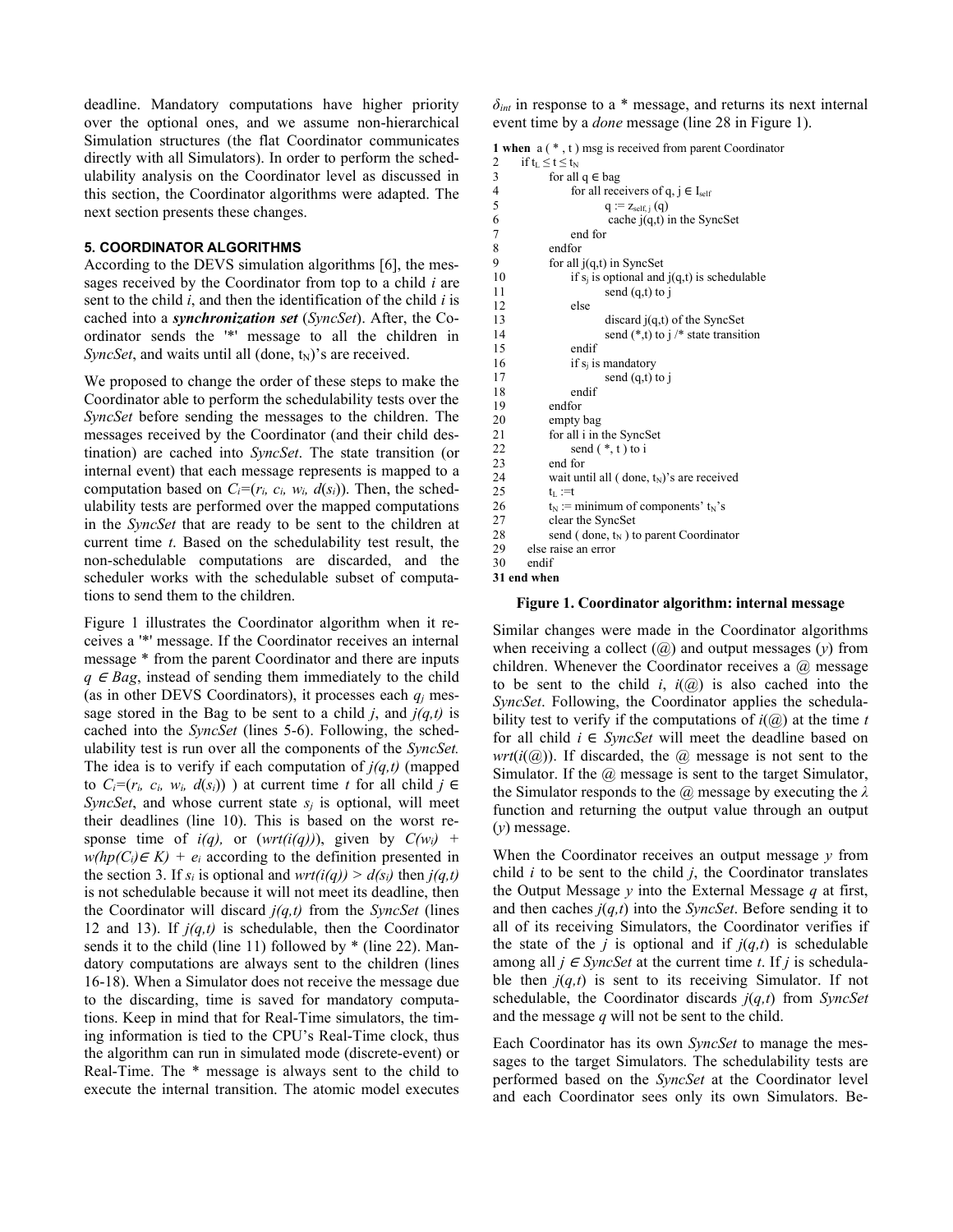cause of this, the schedulability tests and scheduling are not effective. There are two main strategies to avoid this limitation: a message passing protocol to centralize all SyncSets of Coordinators in the topmost Coordinator which will be responsible for schedulability testing and scheduling, or applying the Flattened Coordinator strategy [9, 22] to transform a hierarchical structure of the coupled model to a flattened structure with depth one by eliminating intermediary Coordinators.

This work assumes non-hierarchical structures where intermediary Coordinators are eliminated and the flattened top most Coordinator communicates directly with all simulators. The literature presents algorithms to transform a hierarchical structure of the model to a flattened structure by eliminating Coordinators and transforming hierarchical coupled model into a coupled model with depth one. Section 6 shows an example to discuss the schedulability test based on the worst execution time and EDF scheduling.

# 6. SCHEDULING AND SCHEDULABILITY

This section describes the schedulability testing process based on the EDF scheduling. The main EDF based scheduling aspects are discussed and, following, we present the process to verify the schedulability of a set of computations dynamically using the definition of SyncSet.

#### 6.1. Scheduling

The scheduler works to determine the best order for scheduling of computations, and schedulability analysis helps the scheduler to minimize the number of discarded optional computations. In general, static scheduling algorithms are suitable for periodic computations with hard deadlines and dynamic algorithms are more suitable for sporadic or aperiodic computations. The schedule is said feasible if the timing constraints of all computations are satisfied. Most algorithms for IC scheduling are based on EDF. Here, we adopted EDF based strategies for scheduling IC (mandatory and optional) and for integrating schedulability analysis with I-DEVS.

The EDF algorithm is priority-driven and the computations with the earliest deadlines have the highest priorities. We follow the mandatory first approach to manage the priorities of mandatory and optional computations. We assume that all computations defined by a set  $K=(C_1, C_2, \ldots, C_i)$  on a given time  $t$  execute on a single CPU. Mandatory computations are always executed and optional ones are executed only if their scheduling is feasible according to the results of the schedulability test. The system is considered to fail when one or more mandatory computations do not meet their deadline. The EDF based scheduling algorithm works dynamically to assign the priorities as described on the following general steps:

whenever there is a set  $K$  of computations with release time  $r$  ready to be executed at a given time  $t$ , the scheduler updates the priorities of the computations according to the value of  $c$  (mandatory computations have higher priority than optional computations);

- Considering the subset of  $K(C(c_i))$  computations where  $c =$  mandatory, the computations with earliest deadlines have higher priority;
- Considering the subset of  $K(C(c_i))$  computations where  $c = optional$ , let the computations with earliest deadlines have assigned highest priorities.

EDF assigns the priorities at runtime whenever there are new arrivals of computations. Here, the weight of all the computations is considered equal. Computations with different weights will be explored in future works.

# 6.2. Schedulability Analysis

If the *utilization factor*  $U$  of a set  $K$  of computations is equal to or less than  $1 (U \leq I)$ , where 1 is the maximum capacity of a CPU), then the set  $K$  is schedulable by EDF. The Utilization Factor represents the fraction of CPU time used by the computation and it is defined by the following equation [5]:

$$
U_i = \frac{w_i}{P_i} \tag{1}
$$

Where  $w_i$  is the WCET of the computation i and  $P_i$  is the period. The minimum interval  $T_i$  between the arrivals of a sporadic computation i [27] is used as the period  $P_i$  for schedulability testing. As the sporadic computations behave like periodic computations with period  $T$  and deadline  $d(s)$ (where  $d(s) \leq T$ ) and the minimum interval can be set to be equal to the deadline, then  $T_i = d(s_i)$  and  $P_i = T_i$ . In addition, the deadline can be equal to or less than the period. As we are considering the relative deadline from the time  $t$  of the last transition and this could be different for distinct  $C_i$  $\in$  K, then the elapsed time e cannot be considered to analyze the schedulability. Then, the minimum interval is given by the equation:

$$
P_i = d(s_i) - e_i \tag{2}
$$

Then, given a set  $K$  of computations,  $K$  could be considered schedulable if  $U \leq I$  for all  $U_i(C_i \in K)$  according the equation:

$$
\sum_{i=1}^{n} U_i \square 1 \tag{3}
$$

The schedulability analysis requires previous knowledge of the WCET of each computation. The WCET provides information about the worst possible execution time of the computation before running it. Usually, the WCET can be defined by strategies like code analysis [25] or probabilistic techniques [11]. Here, we consider that the execution time  $w_i$  is specified at the project time for each computation to be used as the WCET on the schedulability testing.

The utilization factor is seen as a non-exact test to verify if the set  $K$  is entirely schedulable or not. If the schedulability test is negative, the set  $K$  is definitely not entirely schedula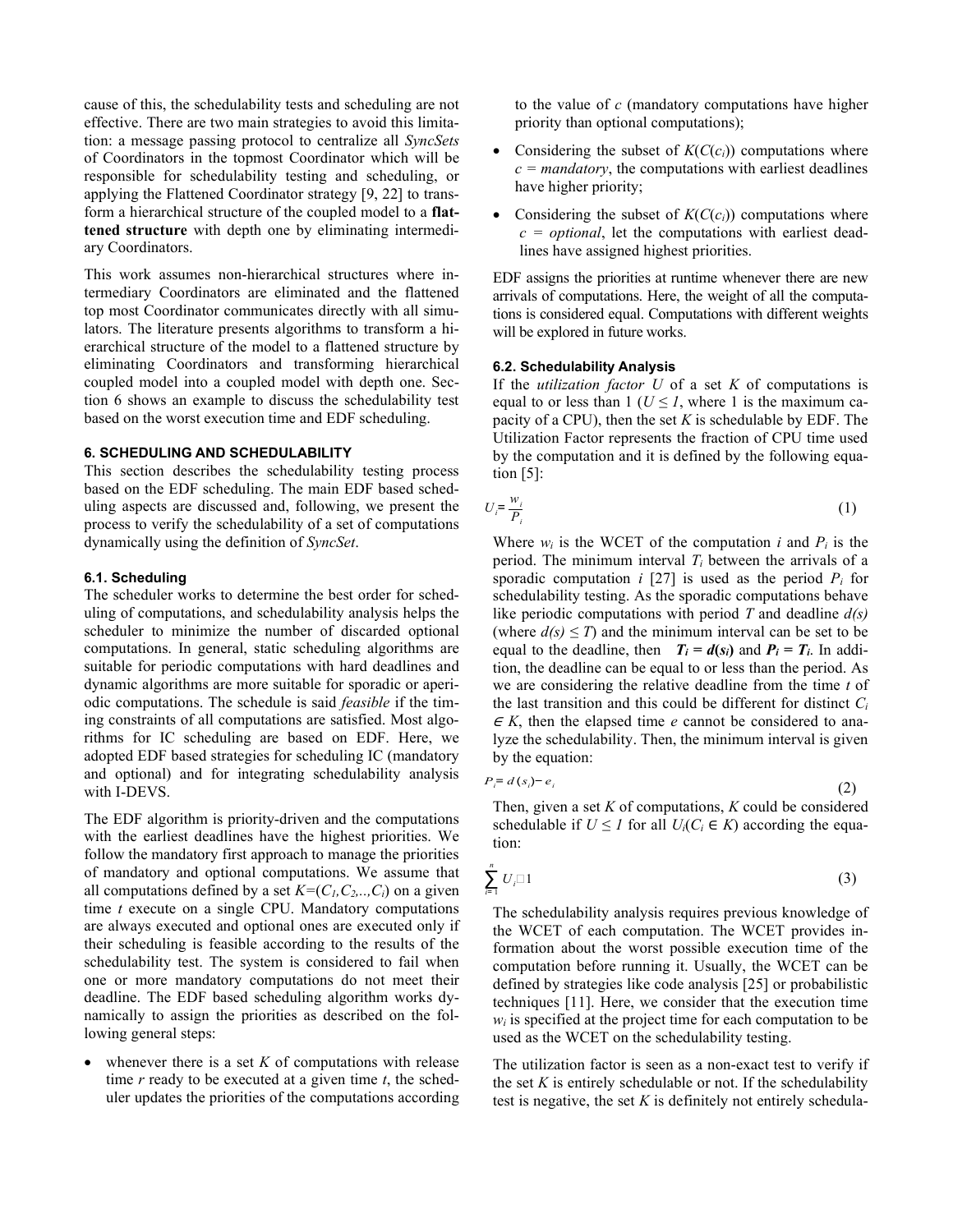ble. If non-negative, it does not guarantee that all  $C_i \in K$  are schedulable. In addition, it does not help the scheduler to identify which of optional computation could be discarded in case of transient overloads. This test is based on the following equations: gative, it does not guarantee that all  $C_i \in K$  are<br>
for the phenometric state of computations, it does not help the scheduler to<br>
if there is a set K of computations<br>
signed vortloads. This test is based on the fol-<br>
ons:

$$
R^0 = w_i
$$

$$
R^{m+1} = w_i + \sum_{j \subset \text{hp}(i)} \left[ \frac{R^m}{P_j} \right] \cdot w_j \tag{5}
$$

The  $R$  is the interval between the release time and the end of the execution of the computation and it defines the WRT. The WRT [21] is one of the main EDF based methods used to test the exact schedulability of computations. Given a set K of computations, it permits to verify if each computation of the set K is schedulable or not. The equation  $(4)$  of this test is applied to the first calculation of  $R$  and the equation (5) is applied iteratively until:  $R^n_i = R^{n+1_i}$ . The result is the maximum response time  $R_i$  of the computation *i*. The computation is schedulable when the maximum response time  $R_i$  is less than or equal to its deadline  $(R_i \leq D_i)$  and it considers the situation where the deadline is equal to or less than the minimum interval between the arrivals of the computation  $(D_i \leq P_i)$ .

(4)

If there is a set  $K$  of computations to be executed at a given time  $t$ , then we assume the greatest minimum interval between the arrivals among all current computations of the set K to be the  $P_i$  to perform the schedulability tests of all  $C_i$ . Then, for all  $C_i \in K$  at a given time t,  $P_i = \{max[K(P_i)] \mid P_i = d(s_i) - e_i\}.$ 

This is to avoid pessimistic estimation [18] on the schedulability tests without losing the feasibility.

Figure 2 illustrates the example where three models have their computations executed on a single CPU. The execution is for a non hierarchical structure and there is one flattened topmost Coordinator that communicates directly with all Simulators.

In Figure 2, for instance, the computation  $A(\lambda 2I2)$  is on the state A2 and its release time is equal to 2 ( $r_{A2} = 2$ ), the computation is mandatory ( $c_{A2}$  = mandatory), and the execution time (WCET) is equal to 2 ( $w_{A2}$  = 2). The deadline is  $4 (d(s<sub>A2</sub>) = 4)$ , and the elapsed time from the last transition of the model A is 1 ( $e_{A2} = 1$ ). As  $R_{A2} = 2$  (equation 4) and  $RA_{A2} + e_{A2} \leq d(s_{A2})$  or (2+1≤4) then A2 is schedulable.



Figure 2. Sample of schedulability testing of the computations B3, C3 and A4 on a single CPU.

At time 15, the set K includes the computations  $B(\lambda 3I3)$  and  $C(\lambda 313)$ , where  $C(\lambda 313)$  has the highest priority, and there is no computation with higher priority  $(hp)$  than  $C(\lambda 313)$  in K:

- $B(\lambda 313)$  is on the state B3, and  $r_{B3}=15$ , and  $c_{B3}=$ optional, and  $w_{B3}=2$ , and  $d(s_{B3})=11$
- $C(\lambda 313)$  is on the state C3, and  $r_{C3}$ =15, and  $c_{C3}$ =optional, and  $w_{C3} = 2$ , and  $d(s_C) = 5$

Then, applying the equation (4) as following:

$$
R_{C3}^0 = w_i = 2
$$

Result: as the  $R_{C3}$  + e<sub>C3</sub> < d(s<sub>C3</sub>), then C( $\lambda$ 3I3) is schedulable at  $t=15$  as shown in Figure 2.

Considering that the  $C(\lambda 313)$  has the highest priority in the set  $K$ , it belongs to the set of computations with higher priorities than  $B(\lambda 313)$ . It is defined by  $C(\lambda 313) \in hp(B(\lambda 313))$ ,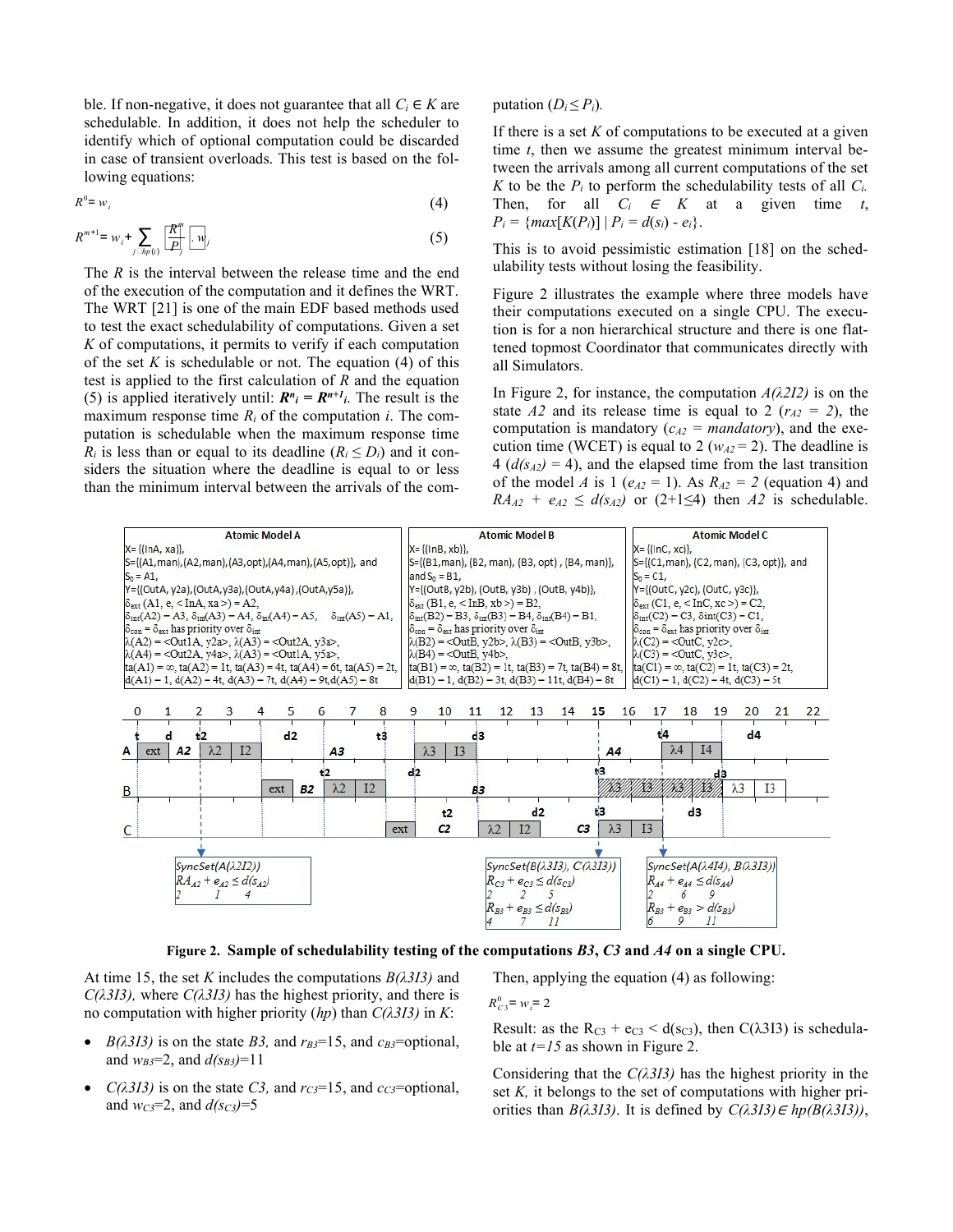where  $hp(i)$  is the set of computations with higher priority than *i*. Then, the  $R_{B3}$  is therefore given by:

$$
R_{B3}^{0} = w_i = 2
$$
  
\n
$$
R_{B3}^{1} = w_i + \sum_{j \in Jip(i)} \frac{R^0}{[P]} [w_j] = 2 + \frac{2}{4} \cdot 2 + 4
$$
  
\n
$$
R_{B3}^{2} = w_i + \sum_{j \in Jip(i)} \frac{R^1}{[P]} [w_j] = 2 + \frac{4}{4} \cdot 2 + 4
$$
  
\nTo inte use the

Result: as  $R^1 = R^2$  at the second iteration and  $R_{B3} + e_{B3} \leq$  $d(s_{B3})$  then  $B(\lambda 313)$  is schedulable and, considering the schedulability testing at time 15, it can be executed at 17.

However, before executing  $B(\lambda 313)$ ,  $A(\lambda 414)$  is released at time 17, so there are two computations,  $A(\lambda 4I4)$  and  $B(\lambda 313)$ , ready to be executed at time 17 and  $A(\lambda 414)$  has higher priority than  $B(\lambda 313)$ , where:

- $A(\lambda 4I4)$  is on state 4, and  $r_{A4}=17$ , and  $c_{A4}=$ mandatory, and  $w_{A4}=2$ , and  $d(s_{A4})=9$
- $B(\lambda 313)$  is on state 3, and  $r_{B3}=15$ , and  $c_{B3}=$ optional, and  $w_{B3}=2$ , and  $d(s_{C3})=11$

As there is no computation with higher priority (hp) than A(λ4I4) in K, then:

 $R_{A4}^{0} = w_i = 2$ 

Result: as the  $R_{A4} + e_{A4} < d(s_{A4})$  than  $A(\lambda 4I4)$  is schedulable.

Considering that  $A(\lambda 4I4)$  has the highest priority in the set K, it belongs to the set of computations with higher priorities than  $B(\lambda 313)$ , or:  $A(\lambda 414) \in hp(B(\lambda 313))$ . Then,  $R_{B3}$  is therefore given by:

| $R_{B_3}^0 = w_i = 2$                                                                             | <b>ACKNOWLEDGMI</b>                                                            |
|---------------------------------------------------------------------------------------------------|--------------------------------------------------------------------------------|
| $R_{B_3}^1 = w_i + \sum_{j \in lip(i)} \frac{R_j^0}{P_j} \cdot w_j = 2 + \frac{2}{3} \cdot 2 = 4$ | This research was<br>Fronteira Sul and<br>process No. 1835-1                   |
| $R_{B_3}^2 = w_i + \sum_{j \in lip(i)} \frac{R_j^1}{P_j} \cdot w_j = 2 + \frac{4}{3} \cdot 2 = 6$ | <b>REFERENCES</b><br>1. Altenbernd, P. 1<br>for the co-synth<br>In Proceedings |

Result: as  $R^2 = R^3$  at the third iteration and  $R_{B3} + e_{B3}$  $d(s_{B3})$  then  $B(\lambda 313)$  is not schedulable and it must be discarded as shown in Figure 2.

Whenever the schedulability test shows that the scheduling is feasible for all  $C(c_i) \in K$ , all computations can be scheduled. Whenever the schedulability test shows that there are optional computations that will not meet the deadline, they are discarded. If at least one computation with  $c_i = manda$ tory is not schedulable, the system fails.

## 7. CONCLUSION

We presented an approach to integrate schedulability analysis strategy with I-DEVS in order to improve the predictability and the feasibility for scheduling ICs. The approach is

 $\frac{R_1^6}{P_1}$ .  $w_j = 2 + \frac{2}{4}$ .  $2 + 4$  possible, for instance, to analyze whether executed on a specific hardware platform.  $\frac{2}{4}$ . 2 + 4<br>executed c based on the EDF algorithm combined with the mandatoryfirst approach and schedulability testing is based on the WRT to verify whether each computation is schedulable or not according their timing constraints. This feature makes possible, for instance, to analyze whether the model can be

 $\frac{R}{P}$ .  $w_j = 2 + \frac{4}{4}$  2+ 4<br>To integrate this strategy into the I-DEVS, we proposed to use the Synchronization Set as the main resource to imple- $\frac{4}{4}$ . 2 + 4<br>use the Sy To integrate this strategy into the I-DEVS, we proposed to ment the schedulability tests and the scheduling on the Coordinator level before triggering the computations on the Simulators.

> In the future, we will study new scheduling and schedulability analysis methods. For example, we want to integrate sharing resources in the system models, the scheduling and schedulability analysis process could implement mutual exclusion functionalities in order to deal with deadlocks situations. Moreover, in our approach the priority inversion situations can happen when an optional computation has earlier deadline then a mandatory one and both computations could meet their deadlines if the optional computation is executed before the mandatory one. The proposed schedulability test solution does not deal with priority inversion scenarios. For example, in Figure 2, if  $d4 = 21$  instead  $d4 =$ 20 then there was time enough to execute both computations A4 and B3 if B3 was executed first. However, A4 has highest priority according to the scheduling algorithm. This leads to priority inversion.

> Finally, we consider that the WCET is defined at project time. A new functionality could be integrated to define the WCET dynamically such as we have done with the WRT.

#### ACKNOWLEDGMENTS

 $\frac{R_1^6}{P_1}$ .  $w_j = 2 + \frac{2}{3}$ . 2+ 4<br>process No. 1835-14-9. It was partially funded by NSERC.  $\frac{2}{3}$ . 2= 4<br>process N This research was supported by Universidade Federal da Fronteira Sul and the Brazilian research agency CAPES,

#### **REFERENCES**

- $\frac{R_1^2}{P_1}$ .  $w_j = 2 + \frac{6}{3}$ .  $2 = 6$ <br>In Proceedings of the 1995 European conference on De  $\frac{6}{3}$ .  $\frac{1}{2}$  = 6 for the In Proc 1. Altenbernd, P. Deadline-monotonic software scheduling In Proceedings of the 1995 European conference on Design and Test, Washington, DC, USA, 190, 1995.
	- 2. Amnell, T. F., E. Mokrushin, L., Pettersson, P. and Yi, W. "TIMES: A Tool for Schedulability Analysis and Code Generation of Real-Time Systems", Formal Modeling and Analysis of Timed Systems Lecture Notes in Computer Science, Volume 2791, (2004) 60-72.
	- 3. Aydin, H., Melhem, R., and Mosse, D.Optimal scheduling of IC tasks in the presence of multiple faults. In Real-Time Computing Systems and Applications, Cheju Island,South Korea, 2000, 289–296.
	- 4. Baker, T. P. Multiprocessor EDF and Deadline Monotonic Schedulability Analysis. In Proceedings of the 24th IEEE International Real-Time Systems Symposium . Washington, DC, 2003, 120-129.